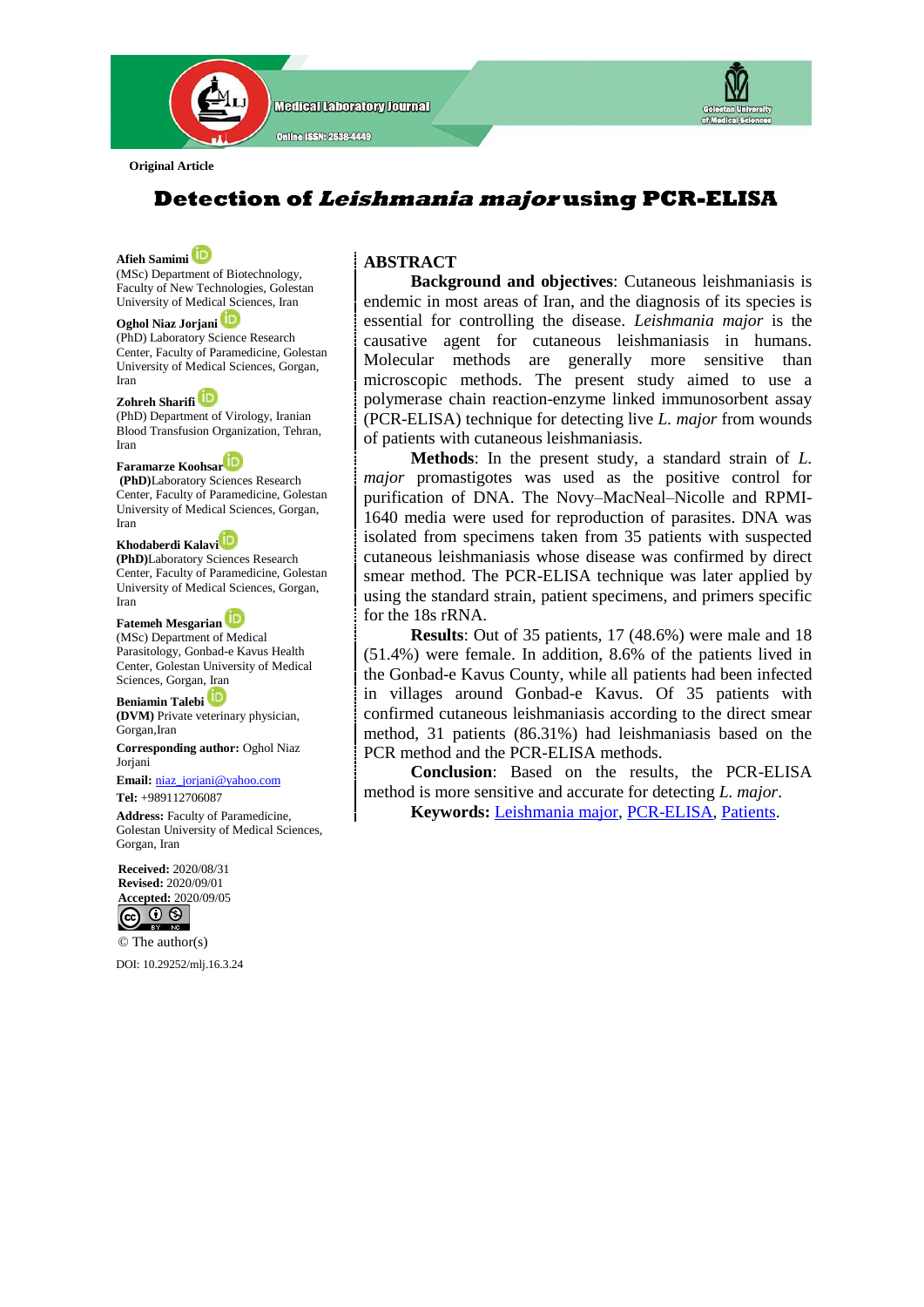# **INTRODUCTION**

Leishmaniasis is an important health problem in the world that mainly occurs due to travel to endemic areas. It is caused by the intracellular protozoan *Leishmania* from the kinetoplast phylum that is transmitted by the female sandflies of the genus *Phlebotomus* in the Near East and *Lutzomyia* in South America [\(1\)](#page-4-0). In Iran, both cutaneous and visceral forms of leishmaniasis are important parasitic diseases. Cutaneous leishmaniasis can be seen in two types, namely anthroponotic (dry) and zoonotic (wet) leishmaniasis. In Iran, the main cause of zoonotic cutaneous leishmaniasis is *Leishmania major*, and the anthroponotic type is mainly caused by *Leishmania tropica*, each of which has several foci [\(2,](#page-4-1) [3\)](#page-4-2).

About 1.5 million individuals around the world are annually diagnosed with cutaneous leishmaniasis, and it is estimated that there are about 12 million cases of cutaneous leishmaniasis in different regions of the world. In Iran, about 15,000 individuals are diagnosed with leishmaniasis every year. The incidence of the disease in Iran is estimated at 28 cases per 1000 population, most of which are reported from the Isfahan and Shiraz provinces with 1.66 cases per 1000 population and the least cases are reported from the Mazandaran Province with 0.22 cases per 1000 population [\(4,](#page-4-3) [5\)](#page-4-4). The Gonbad-e Kavus County is a center of zoonotic cutaneous leishmaniasis in the Golestan Province, and many cases of leishmaniasis are found in people of villages bordering Turkmenistan. Due to the geographical location of these villages and the proximity of residential areas with numerous rodent nests, as well as the type of materials used in the construction of houses, stables, and poultry farms, this region is a suitable place for reproduction of sandflies. According to the statistics of Gonbad-e Kavus health centers, 172 individuals were diagnosed with cutaneous leishmaniasis in 2007 [\(6\)](#page-4-5). The use of more sensitive and accurate molecular methods such as polymerase chain reaction (PCR) is conventional for diagnosis of leishmaniasis [\(7\)](#page-4-6). The PCR- enzyme linked immunosorbent assay (ELISA) technique is a suitable alternative to the PCR method because it is quicker and more sensitive for detection of small amounts of specific gene sequences of pathogens  $(8)$ . In the present study, the PCR-ELISA technique was applied to accurately determine the species of *L. major* in the

Gonbad-e Kavus County, Golestan Province, Iran. The method utilizes probes specific for a region of the target gene, labeled with biotin in the 5' end and digoxigenin-dUTP nucleotides for the synthesis of a specific region of the target gene, as well as anti-DIG peroxidase antibodies to detect the reaction between the probe and the PCR product using the ELISA method.

# **MATERIALS AND METHODS**

The present descriptive-analytical study was performed in the Molecular Cell Department of Golestan University of Medical Sciences during 2016-2017. Patients whose wounds were infected with zoonotic cutaneous leishmaniasis were selected via convenience sampling. After cleaning the wounds with 70% ethanol, samples were taken from the wound margin using a sterile scalpel. Some wound specimens were used for DNA extraction and spread on the chamber. Diagnosis of suspected patients was made by smear preparation of the wound, spread on the chamber, and Giemsa staining. For this purpose, a small incision was made at the wound margin, and the Leishman bodies were examined inside and outside of macrophages under a microscope. Detection of *L. major* was based on the gold standard parasitological methods (microscopic examination and culture) due to its high specificity. Furthermore, demographic information and personal characteristics of the patients were collected via a questionnaire. Overall, 35 patients with suspected leishmaniasis were enrolled in the study. *L. major* strain MRHB/IR/15/ER was used as the positive control. After preparing the parasites, the Novy–MacNeal–Nicolle (NNN, Sigma-Aldrich, USA) and RPMI-1640 (Sigma-Aldrich, USA) media were used for reproduction of parasites. Next, growth of the parasite in the NNN medium, at temperature of 25 ℃, was examined after 48-72 hours. After the reproduction of parasites in the NNN medium, the parasites were transferred to enriched *RPMI-1640* medium and incubated at 24-26 ℃. Growth was controlled daily using an invert microscope.

For DNA extraction, 1-2 billion promastigotes in static phase were required. The  $DNG^{TM}$ -Plus kit (CinnaGen Co., Iran) was used for DNA extraction if specimens of the suspected patients were fixed on the chambers. After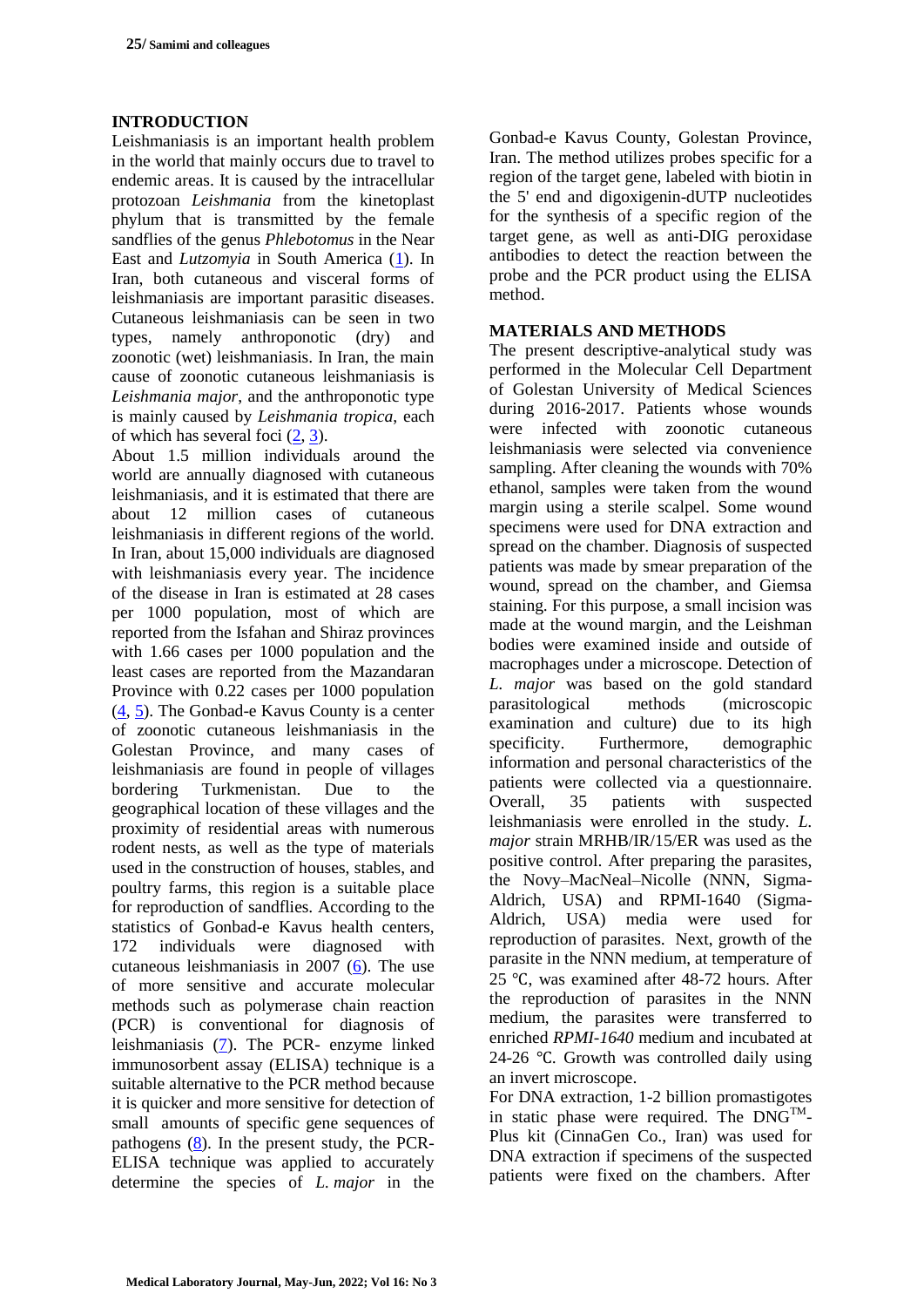0reading optical density (OD) of specimens by spectrophotometry, DNA extraction was performed using isopropanol, 75% ethanol, and sterile distilled water. For this purpose, the  $DNG^{TM}$ -Plus solution (400 μl) was mixed with 100 μl of specimen, and vortexed for 15-20 seconds. Then, 300 μl of isopropanol was added to the solution. Due to the low amount of parasites, the specimens were placed at -20 °C for 20 minutes after adding isopropanol, and then the specimens were centrifuged at 12,000 rpm for 10 minutes, and the supernatant was aspirated. Next, 1 μl of 75% ethanol was added. After through mixing by vortexing, the solution was centrifuged at 12,000 rpm for 5 minutes, and this step was repeated. After removing the supernatant, the plate was placed at 65℃ for 5 minutes to completely dry the content. Then, 25 μl of distilled water was added to each well of the 96-well plate.

The following primers were used in the PCR method: reverse:  $5^{\degree}$ AGGGCCGGTAAAGGCCGAATAG-3 ' , and forward:  $5 -$ 

DIGCCAAAGTGTGGAGATCGAAG-3 ' . The probe sequence was as follows: 5'- biotin GCCCGCTTTTACCAACTTACG-3'.

The PCR reaction was carried out in final volume of 25 μl. The reaction solution contained 12.5 μl PCR MasterMix (CinnaGen Co. of Iran), 1 μl of each primer, 5.5 μl deionized water, and 5 μl of DNA template. The PCR cycling conditions were as follows:

initial denaturation at 94 ℃ for a minute, denaturation at 98 ℃ for 5 seconds, annealing at 55 ℃ for 5 seconds, extension at 72 ℃ for 5 seconds, and 30 cycles of final extension. Results of the PCR experiment was analyzed by electrophoresis on 1.5% agarose gel and visualized under a UV transilluminator.

For the PCR-ELISA method, 5 μl of each PCR specimens (positive and negative controls as

well as patient specimen) were added to a 1.5 ml microtube. Next, 20 μl of the denaturation solution were added, and the microtube was incubated at room temperature for 10 minutes. Then, 175 μl of hybridization buffer were added and the microtube was vortexed. After transferring 200 μl of the solution to well of a 96-well plate, the hybridization reaction was done by placing the plate on a shaking incubator at 55 ℃ for 3 hours. Then, the content of the plates were removed, and the wells were washed 5 times with a wash buffer. Next, 20 μl of peroxidase conjugated anti-D (Bio-Techne Co., USA) were added to each well. After incubation at 37 ℃ for 30 minutes, the washing step was repeated, and 200 μl of chromogenic substrate ABTS were added to each well. The plate was incubated in the dark, at 37 ℃ for 30 minutes. Absorbance at 492 nm was read using an ELISA reader, and a PCR mixture containing distilled water was used as the blank.

Data analysis was done with SPSS software (version 15) at an alpha level of 0.05.

# **RESULTS**

Out of 35 patients, 17 (48.6%) were male and 18 (51.4%) were female. The frequency of leishmaniasis was highest subjects aged 0-9 years (22.9%) and the lower in those aged 30- 39 (11.4%), 10-19 years (14.3%), 20-29 years (17.1%), and 49-40 years (17.1%). Moreover, 8.6% of patients lived in the Gonbad-e Kavus County, while all patients had been infected in villages around Gonbad-e Kavus due to the round-trips of people to villages bordering Turkmenistan.

In the study, the frequency of leishmaniasis wounds was highest in the arms and hands (54.3%) [\(Table 1\)](#page-2-0).

It should be noted that some of the subjects had skin sores or wounds on more than one body part.

<span id="page-2-0"></span>**Table 1- Frequency distribution of cutaneous leishmaniasis in terms of wound location**

| <b>Wound location</b> | <b>Number</b> | Percentage |  |
|-----------------------|---------------|------------|--|
| Arms and hands        | 19            | 54.3%      |  |
| Legs                  | 9             | $25.7\%$   |  |
| Face                  | 6             | 17.1%      |  |
| <b>Neck</b>           |               | 2.9%       |  |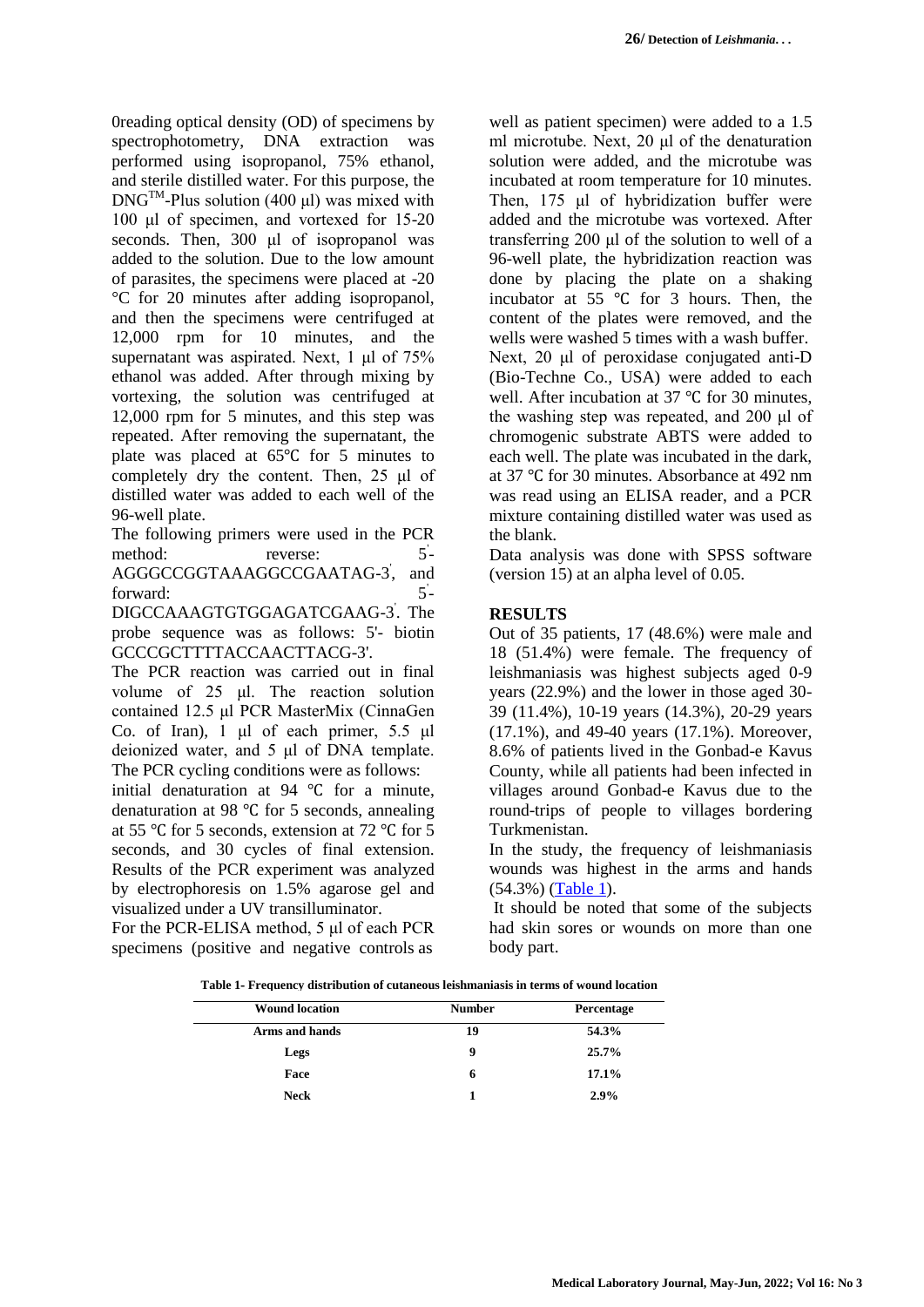

**Figure 1-Agarose gel electrophoresis of the PCR products for detection of** *L. major* **in patients with suspected cutaneous leishmaniasis. Lane 1:100 bp DNA Ladder (Fermentas), Lane 2: Positive control, Lane 3: Smear sample, Lane 4: Negative control, Lane 5-12: Positive specimens. Detection of 200 bp bands confirmed the presence of** *L. major***).**

<span id="page-3-1"></span><span id="page-3-0"></span>

| <b>Positive</b><br>control | <b>Negative</b><br>control | Specimen<br>$\bf No1$ | <b>Specimen</b><br>No2 | <b>Specimen</b><br>No3 | <b>Specimen</b><br>No4 | <b>Specimen</b><br>No5 | Specimen<br>No6 |
|----------------------------|----------------------------|-----------------------|------------------------|------------------------|------------------------|------------------------|-----------------|
| 0.088                      | 0.007                      | 2.994                 | 2.356                  | 3.018                  | 0.173                  | 2.975                  | 0.111           |
| 7                          | 8                          | 9                     | 10                     | 11                     | 12                     | 13                     | 14              |
| 0.103                      | 0.109                      | 2.630                 | 0.108                  | 2.552                  | 1.948                  | 1.712                  | 0.140           |
| 15                         | 16                         | 17                    | 18                     | 19                     | 20                     | 21                     | 22              |
| 3.107                      | 3.105                      | 1.979                 | 2.190                  | 0.853                  | 0.135                  | 0.164                  | 0.181           |
| 23                         | 24                         | 25                    | 26                     | 27                     | 28                     | 29                     | 30              |
| 2.717                      | 2.526                      | 0.415                 | 0.219                  | 0.332                  | 0.236                  | 0.137                  | 0.598           |
| 31                         | 32                         | 33                    | 34                     | 35                     |                        |                        |                 |
| 0.232                      | 0.522                      | 0.337                 | 0.404                  | 0.260                  |                        |                        |                 |

**Table 2- Mean OD read by ELISA Reader**

Based on the results, 71.4% of the patients had 1 or 2 wounds, 22.9% had 3 to 6 wounds, and 5.7% had more than 6 wounds.

Of 35 patients with confirmed cutaneous leishmaniasis according to the direct smear method, 31 patients (86.31%) had leishmaniasis using the PCR method and the PCR-ELISA technique [\(Table 2\)](#page-3-0). [Figure 1](#page-3-1) shows the results of the PCR experiment for detection of *L. major* in patients suspected of cutaneous leishmaniasis.

#### **DISCUSSION**

In this study, the rate of cutaneous leishmaniasis was not significantly different between men and women. This finding is consistent with findings of studies by Dehghan et al. in Larestan, Iran [\(9\)](#page-4-8) and Karimian in Mashhad, Iran [\(10\)](#page-4-9) but inconsistent with studies by Silveira et al. in Brazil [\(11\)](#page-5-8) and Rajabi in Isfahan, Iran [\(12\)](#page-5-9).

According to the results, the frequency of cutaneous leishmaniais was highest in patients below 9 years of age and lowest in patients aged 30-39 years. This finding is consistent with results of other studies in Iran. In the study by Dehghan et al., the highest rate of the

disease was seen in patients below 9 years of age [\(9\)](#page-4-8). In a study by Tohidi, the frequency of leishmaniasis was highest in patients below 5 years of age [\(13\)](#page-5-0). Similarly, in two previous studies, the frequency of leishmaniasis was highest in individuals aged 5-9 years [\(14,](#page-5-1) [15\)](#page-5-2). In this study, most wounds were located on the hands and arms (54.3%) as well as on the feet (25.7%). This finding is in line with findings of previous studies [\(9,](#page-4-8) [16,](#page-5-3) [17\)](#page-5-4).

Due to the multiplicity and similarity of the disease agent, the accurate detection of causative parasite species is essential for developing prevention and control programs. On the other hand, the epidemiological patterns of cutaneous leishmaniasis have changed in Iran. Molecular methods have revolutionized the identification of parasites [\(18\)](#page-5-5).Diagnosis of cutaneous leishmaniasis is mainly based on the parasitological methods and direct observation of the parasite [\(19\)](#page-5-6). In the direct observation method, it is possible to determine the parasite species by using the PCR method  $(20)$ .

According to a study by Pagheh, 52.3% of patients with cutaneous leishmaniasis that had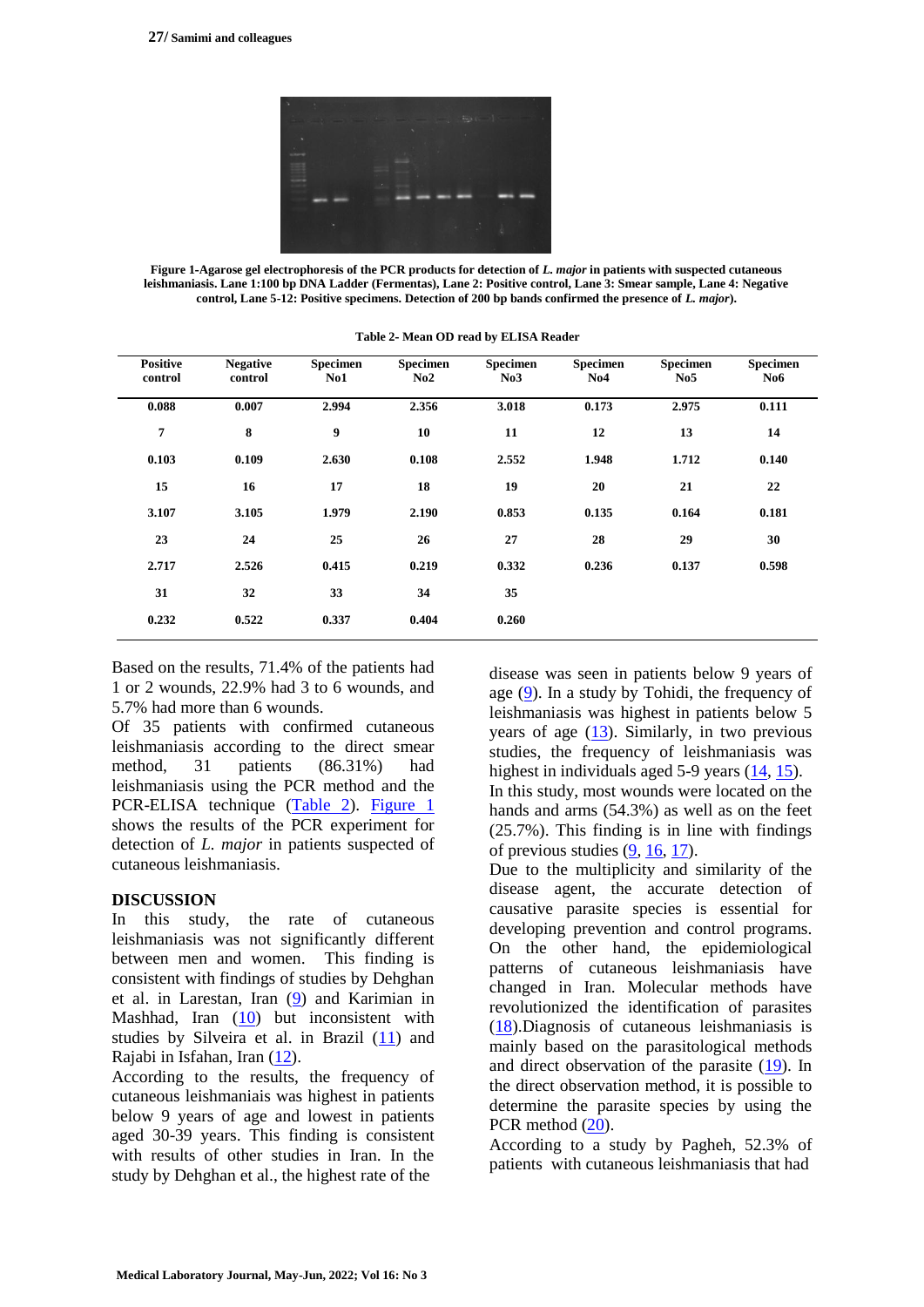tested negative in the direct microscopic test, were tested positive in the PCR method. Therefore, the PCR method should be used for more accurate diagnosis of the disease and preventing misdiagnosis (false negative) [\(21\)](#page-5-10). In a study by Fakhar et al. on 62 direct extensions in which Leishman bodies were not found, 35 cases (56.4%) contained the parasite DNA [\(22\)](#page-5-11).

In the present study, 31 out of 35 specimens, which were positive in the direct smear method, were also found positive in the PCR method. In addition, all specimens were reported as positive in the PCR-ELISA method. Based on the results, the PCR-ELISA method had higher precision and sensitivity for detection of *L. major*. It should be noted that ELISA has overcome many limitations and defects of other methods, including conventional PCR. A prominent feature of ELISA-assisted diagnosis is the possibility of simultaneous analysis of multiple specimens [\(23,](#page-5-12) [24\)](#page-5-13).

The PCR-ELISA technique has been previously used for diagnosis of schistosomiasis [\(25\)](#page-5-14) and *Acinetobacter* [\(7\)](#page-4-6). In this regard, another study also reported that the PCR-ELISA is more sensitive for detecting *Leishmania* parasites compared to the PCR method  $(26)$ .

### **CONCLUSION**

The results indicate that the molecular methods have higher precision and sensitivity for the detection of *Leishmania* species. Therefore, the development of molecular methods for the diagnosis of *Leishmania* species should be further exploited**.**

### **ACKNOWLEDGMENTS**

The present research was derived from a master's thesis on biotechnology approved by the Golestan University of Medical Sciences. The authors are grateful to Ms. Sareh Zhand, an expert at the Biotechnology Department and Gonbad-e Kavus Health Center, for her great cooperation.

### **FUNDING**

This study was financially supported by the Golestan University of Medical Sciences, Iran.

### **Ethics approvals and consent to participate**

The study was approved by the ethics committee of Golestan University of Medical Sciences (ethical code: 172305937203).

# **CONFLICT OF INTEREST**

The authors declare that there is no conflict of interest regarding publication of this article

### **REFERENCES**

<span id="page-4-0"></span>1. Berman JD. *Human leishmaniasis: clinical, diagnostic and chemotherapeutic developments in the last 10 years.* Clin Infect Dis. 1997; 24(4): 684-703. [\[View](https://academic.oup.com/cid/article/24/4/684/439989?login=true) at [Publisher\]](https://academic.oup.com/cid/article/24/4/684/439989?login=true) [\[DOI:10.1093/clind/24.4.684\]](https://doi.org/10.1093/clind/24.4.684) [\[PubMed\]](https://pubmed.ncbi.nlm.nih.gov/9145744/) [Google [Scholar\]](https://scholar.google.com/scholar?hl=en&as_sdt=0%2C5&q=Berman+JD.+Human+leishmaniasis%3A+clinical%2C+diagnostic+and+chemotherapeutic+developments+in+the+last+10+years.+Clin+Infect+Dis+1997%3B+24%284%29%3A+684-703.&btnG=)

<span id="page-4-1"></span>2. Davies CR, Reithinger R, Campbell-Lendrum D, Feliciangeli D, Borges R, Rodriguez N. *The epidemiology and control of leishmaniasis in Andean countries.* Cad SaudePublica. 2000; 16(4): 925-50. [\[DOI:10.1590/S0102-311X2000000400013\]](https://doi.org/10.1590/S0102-311X2000000400013) [\[PubMed\]](https://pubmed.ncbi.nlm.nih.gov/11175518/) [Google [Scholar\]](https://scholar.google.com/scholar?hl=en&as_sdt=0%2C5&q=Davies+CR%2C+Reithinger+R%2C+Campbell-Lendrum+D%2C+Feliciangeli+D%2C+Borges+R%2C+Rodriguez+N.+The+epidemiology+and+control+of+leishmaniasis+in+Andean+countries.+Cad+SaudePublica.+2000%3B+16%284%29%3A)

<span id="page-4-2"></span>3. Rassi Y, Javadian E, Jalali M, Motazedian MH, Vatndoost H. *Investigation on Zoonotic Cutaneous Leishm- aniasis,Southern Iran.* Iranian Journal of Public Health. 2004; 33(1): 31-5. [Persian] [View at [Publisher\]](https://ijph.tums.ac.ir/index.php/IJPH/article/view/1927) [Google [Scholar\]](https://scholar.google.com/scholar?hl=en&as_sdt=0%2C5&q=Rassi+Y%2C+Javadian+E%2C+Jalali+M%2C+Motazedian+MH%2C+Vatndoost+H.+Investigation+on+Zoonotic+Cutaneous+Leishm-+aniasis%2CSouthern+Iran.+Iranian+Journal+of+Public+Health.+2004%3B+33%281%29%3A+31-5.+%255)

<span id="page-4-3"></span>4. Saebi E. *parasitic diseases in Iran. 4ed. Tehran: Aiish Publications*. page 185. [Persian]

<span id="page-4-4"></span>5. Mohebali M. *Common Diseases of Humans and Animals*. 1ed. Tehran: 6-62. [Persian]

<span id="page-4-5"></span>6. Mesgarian F, Rahbarian N, Mahmoud Radi M, Hajaran H, Shahbaz F, Mesgarian Z, Taghipour N. *Identification of Leishmania species isolated from human cutaneous Leishmaniasis in Gonbad-e-Qabus city using a PCR method during 2006-2007.* Tehran Univ Med J. 2010; 68(4): 250-256.[Persian] [View at [Publisher\]](https://tumj.tums.ac.ir/article-1-355-en.html) [Google [Scholar\]](https://scholar.google.com/scholar?hl=en&as_sdt=0%2C5&q=Mesgarian+F.+Identification+of+Leishmaniaspecies+isolated+from+human+cutaneousLeishmaniasis+in+Gonbad-e-Qabus+city+using+a+PCR+method+during+2006-2007.Tehran+University+Medical+Journal%3B+Vol.+68%2C+)

<span id="page-4-6"></span>7. Amini Rad S, Amani J, Imani Fooladi AA, Saeedi P, MoosazadehMoghadam M. *Detection of Acinetobacterbaumannii by PCR-ELISA method*. J Shahrekord Univ Med Sci. 2017; 19(2): 6-16. [Persian]. [View at [Publisher\]](http://journal.skums.ac.ir/browse.php?a_code=A-10-1607-2&slc_lang=en&sid=1) [Google [Scholar\]](https://scholar.google.com/scholar?hl=en&as_sdt=0%2C5&q=Amini+Rad+S%2C+Amani+J%2C+Imani+Fooladi+AA%2C+Saeedi+P%2C+MoosazadehMoghadam+M.+Detection+of+Acinetobacterbaumannii+by+PCR-ELISA+method.+J+Shahrekord+Univ+Med+Sci.+2017%3B+19%282%29%3A+6-16.+%5BPersi)

<span id="page-4-7"></span>8. Sails AD, Bolton FJ, Fox AJ, WareingDRA,Greenway DLA. *Detection of Campylobacter jejuni and Campylobacter coli in environmental waters byPCR enzyme-linked immunosorbent assay.* Appl Environ Microbiol 2002; 68(3): 1319-24. [View at [Publisher\]](https://journals.asm.org/doi/10.1128/AEM.68.3.1319-1324.2002) [\[DOI:10.1128/AEM.68.3.1319-1324.2002\]](https://doi.org/10.1128/AEM.68.3.1319-1324.2002) [\[Google](https://scholar.google.com/scholar?hl=en&as_sdt=0%2C5&q=Sails+AD%2C+Bolton+FJ%2C+Fox+AJ%2C+WareingDRA%2CGreenway+DLA.+Detection+of+Campylobacter+jejuni+and+Campylobacter+coli+in+environmental+waters+byPCR+enzyme-linked+immunosorbent+assay.+Appl+Environ+Mi) [Scholar\]](https://scholar.google.com/scholar?hl=en&as_sdt=0%2C5&q=Sails+AD%2C+Bolton+FJ%2C+Fox+AJ%2C+WareingDRA%2CGreenway+DLA.+Detection+of+Campylobacter+jejuni+and+Campylobacter+coli+in+environmental+waters+byPCR+enzyme-linked+immunosorbent+assay.+Appl+Environ+Mi)

<span id="page-4-8"></span>9. Dehghan A, Ghahramani F, Hashemi B. Study on cutaneous leishmaniasis in Lorestan From 2005-2008. Journal ofJahromUiversity of Medical Sciences. 2009; 8(12): 7-11. [Persian]. [View at [Publisher\]](http://jmj.jums.ac.ir/article-1-712-en.html) [\[DOI:10.29252/jmj.8.3.8\]](https://doi.org/10.29252/jmj.8.3.8)

<span id="page-4-9"></span>10. KarimianShirazi. *Molecular identification of Leishmania species causingcutaneousleishmaniasis in Mashhad, Iran.Journal of Birjand University of Medical Sciences*. 2014; 21 (2): 237-245.[Persian] [\[View](http://journal.bums.ac.ir/article-1-1473-en.html) at [Publisher\]](http://journal.bums.ac.ir/article-1-1473-en.html) [Google [Scholar\]](https://scholar.google.com/scholar?hl=en&as_sdt=0%2C5&q=KarimianShirazi.Molecular+identification+of+Leishmania+species+causingcutaneousleishmaniasis+in+Mashhad%2C+Iran.Journal+of+Birjand+University+of+Medical+Sciences.+2014%3B+21+%282%29%3A+237-245.%5BPer)